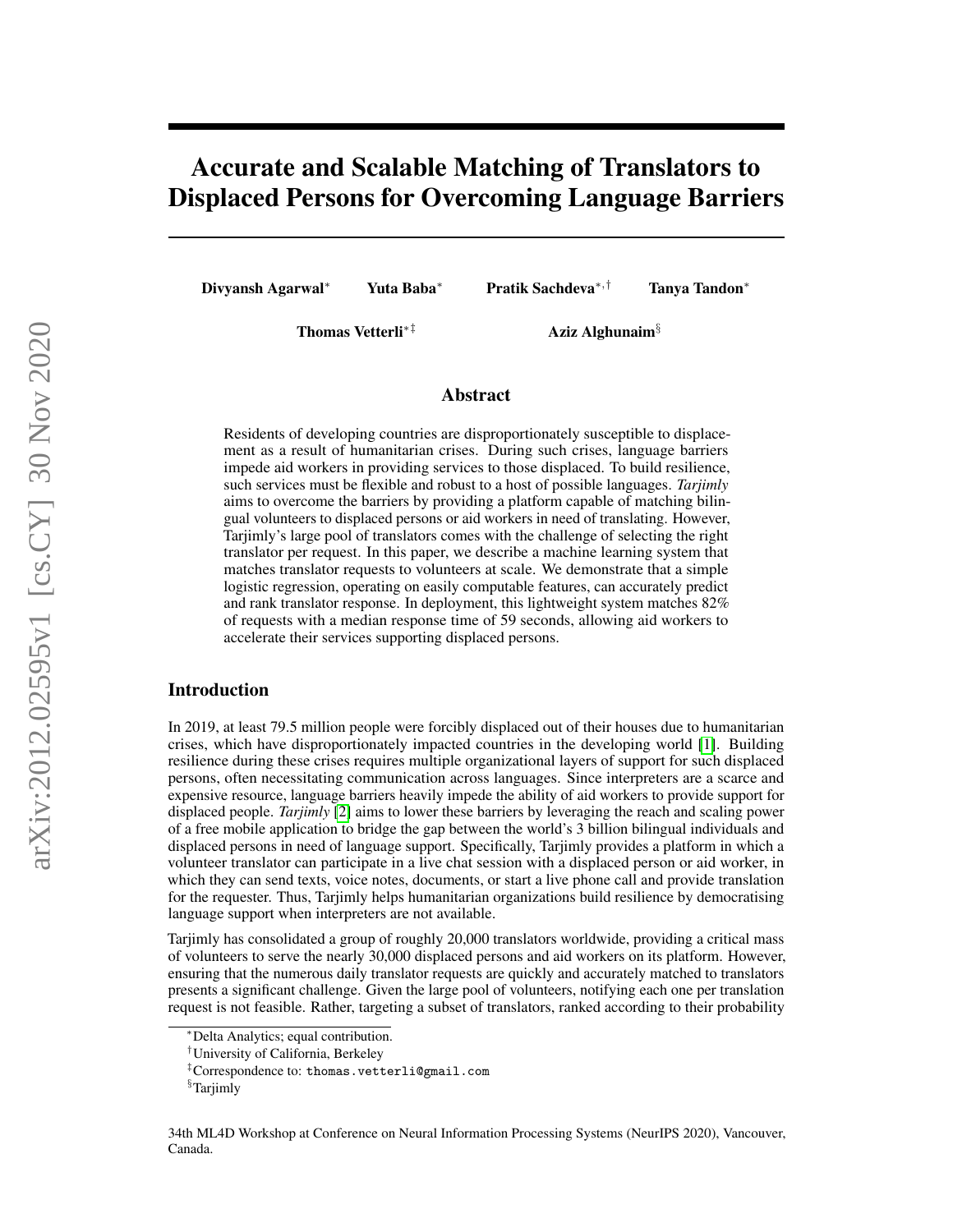<span id="page-1-0"></span>

Figure 1: **Translator matching pipeline**. Each request for a translator is passed through a logistic regression classifier after a series of filtering steps. The top  $n = 30$  translators are ranked according to the classifier, and pinged. Translator responses (yes, no, and null response) are recorded for further training of the classifier. The first translator to respond "yes" is matched with the requester.

of response, is a more effective and scalable approach. Thus, machine learning can serve as a possible tool to quickly match requests to translators at scale. In this work, we demonstrate that a machine learning system composed of a logistic regression accurately predicts translator responsiveness to requests, using easily computable features in real-time and at scale.

### Methods

#### Data Generation

The translator matching pipeline relies on two components: a mobile application on which users sign up as translators or beneficiaries, as well as a Django backed micro-service that processes and matches the translator requests via trained machine learning models. These models were served and analyzed using the mlflow [\[3\]](#page-5-2) platform. For every translation request, the system filters translators according to specific criteria, including language choice, timezone, and requester preferences (e.g., preference for a particular gender identity of occupation). After filtering, the machine learning algorithm ranks translators by probability of response to the request. The top  $n$  (typically 30-60) translators are "pinged" via a notification on the app (Fig. [1\)](#page-1-0). Translators can either accept a ping, decline, or do nothing. The translator that provides the first affirmative response to a ping is matched to the requester. All requests, pings, and translator responses are stored for use as training data in a binary or multi-class classification (e.g., positive, negative, or null response) problem.

#### Translator Response Classifier

We modeled the matching task as a binary classification, with the positive class  $(y = 1)$  corresponding to a response of "yes", and the negative class  $(y = 0)$  corresponding to a response of "no", or lack of a response. During deployment, the classifier's predicted probabilities rank translators according to those most likely to respond. We use a logistic regression classifier [\[4\]](#page-5-3) for its simplicity, ease of maintenance in production, and model interpretability.

The model operates on two broad categories of features: historical response rates and translator profile features. For ping p and translator t, we calculated the "overall response rate"  $r_p^{(t)}$  as  $r_p^{(t)} \, = \, \sum_{i=1}^{p-1}$  $y_i^{(t)}$  +1, where  $y_i^{(t)}$  is translator t's response to ping i. The quantity  $r_p^{(t)}$  is 0.5 for translators with no pings and asymptotes to 1 (0) for the perfectly responsive (unresponsive) translator. Furthermore, we included a "periodic response rate," calculated similarly as  $r_p^{(t)}$ , but restricted to a translator's history in the hour of day for the current ping. Meanwhile, the translator profile features consist of self-reported translating experience (an ordinal variable quantifying "formal translator experience" and a binary feature denoting "ability to translate documents"), a binary feature denoting whether the translator explicitly declared they were available at the time of ping ("availability"), and a binary feature indicating whether the translator has translated in multiple professional settings (e.g., medicine, media, education: "multi-skill").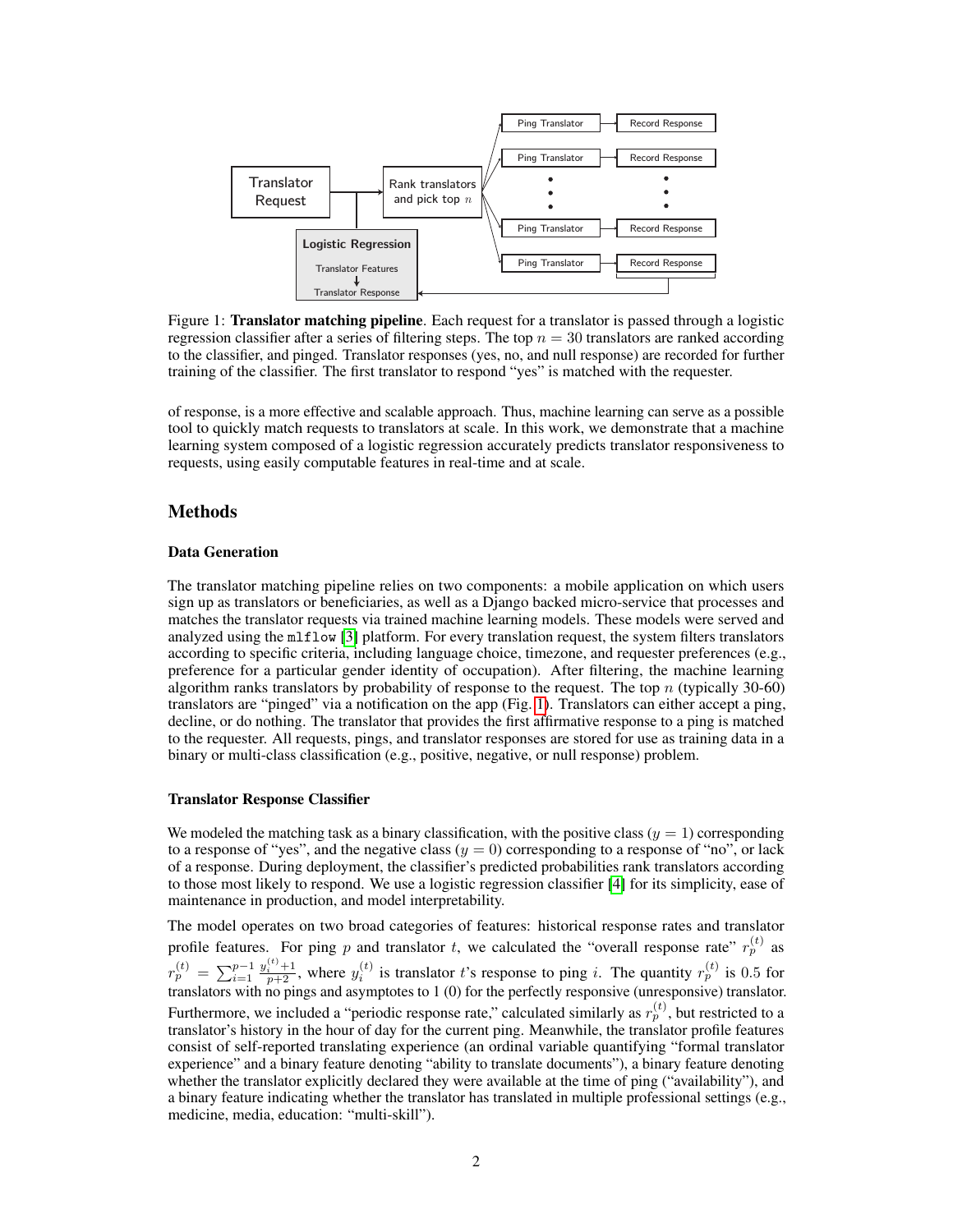

<span id="page-2-0"></span>Figure 2: Classification performance using response rate and translator profile features. a. Receiver operator characteristic (ROC) curves for the training set (black) and test set (red). **b.** Precision (black) and recall (red) as a function of classification threshold, evaluated on the test set. c. The density distribution of the translator response probabilities calculated on test set samples. Distributions are divided by ground truth label with the positive (translator responds yes) as red and negative (translator responds no/doesn't respond) as black. Inset highlights the density distribution for likely positive responses (predicted probability of 0.4 or higher).

### Results

We trained the logistic regression classifier on a dataset consisting of roughly 400,000 pings, with 20% of the data held out as a test set. We used an  $\ell_2$  penalty to regularize the classifier, and chose the regularization strength via temporal cross-validation [\[5,](#page-5-4) [6\]](#page-5-5) while optimizing for the area under the curve (AUC) on the validation data. The dataset was heavily imbalanced, with about 6% of samples in the total dataset occurring in the positive class (translator responding "yes"). However, we required no special imbalance learning techniques to achieve sufficient predictive quality.

Our results for a classifier trained using both response rate and translator profile features are summarized in Figure [2.](#page-2-0) Since the goal of the classifier in deployment is to rank translators, we assessed predictive performance by examining the receiver operator characteristic (ROC) curve (Fig. [2a](#page-2-0)). We found that the classifier excelled at identifying responsive translators, obtaining an AUC of 0.91 on the test set, indicating superior predictive quality across thresholds. This translated to a raw accuracy of 91% on the test set, using a standard threshold of 0.5 (relative to 89% achieved by a naive classifier universally predicting the negative class).

In *Tarjimly's* use case, false negatives (predicting a translator will not respond, when they will) are more detrimental than false positives (predicting a translator will respond, when they will not), as the latter may spur engagement on future requests. Thus, we examined the precision-recall curves (Fig. [2b](#page-2-0)). At the standard threshold of 0.5, the classifier achieved a precision of 0.65 and recall of 0.34, implying moderate control of false positives and false negatives. This was reflected in the clear separation of predicted probabilities between the ground truth positive and negative examples in the test set (Fig. [2c](#page-2-0)), particularly for the high thresholds likely to be used in deployment (Fig. [2c](#page-2-0): inset). Since recall degrades in this regime, an adaptive threshold could be used to reduce false negatives.

To assess feature importance, we examined the coefficients of the trained logistic classifier. Specifically, we calculated the odds ratio, or the exponential of the coefficient values. An odds ratio greater than 1 indicates that the presence of or increase in a feature corresponds to a higher probability of the translator responding "yes", according to the classifier. The odds ratios for the trained classifier are depicted in Figure [3.](#page-3-0) We found that, by far, the most important features were the response rate features (overall and periodic). In particular, the overall response rate dominated the other features, with an odds ratio orders of magnitude larger than the other features. However, the classifier still utilized predictive signal across the feature set, with all odds ratios greater than 1 (positively predictive).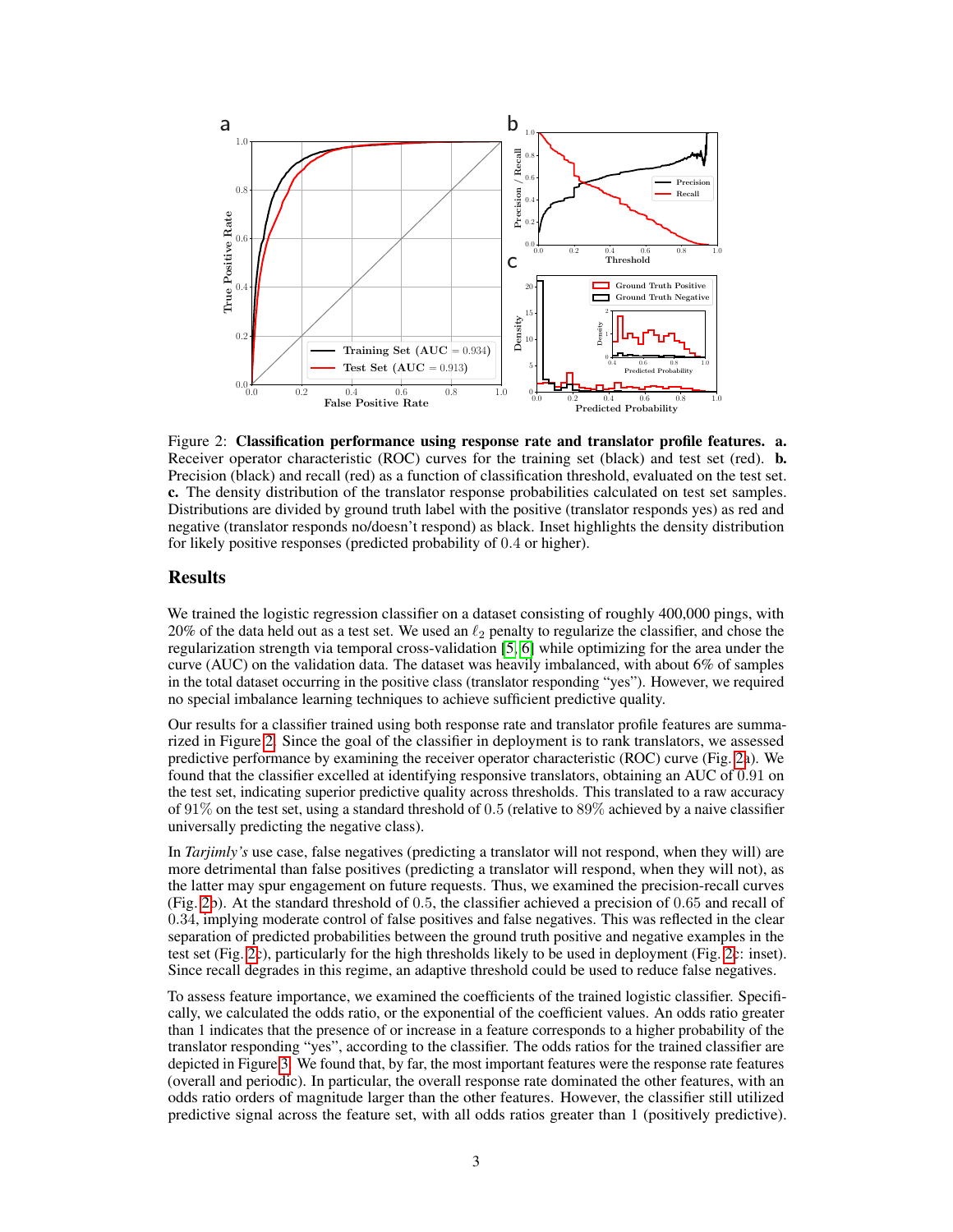<span id="page-3-0"></span>

Figure 3: Feature importance. Odds ratios (exponential of model coefficients) per feature. Red dashed line denotes an odds ratio of 1, where the feature does not impact the calculated probability of translator response. Note that the y-axis is broken due to the odds ratio of the overall response rate. Error bars denote standard deviation across cross-validation folds.

These feature importances imply that historically responsive, highly skilled, and specially trained translators are the likeliest to respond affirmatively to a request, in line with our expectations.

Since the response rate features dominated during prediction, we evaluated how a classifier using only translator profile features would perform on the data. A translator profile classifier was moderately predictive, achieving an AUC of 0.63 (ROC curves not shown) with qualitatively similar feature importances as in Figure [3.](#page-3-0) Thus, the response rate features are instrumental in prediction, likely needing correction to ensure that responsive translators are not overused during requests.

To ensure that our algorithm performed consistently across different segments of our users, we analyzed the classification performance across language pairs. In an initial analysis, we found that classification performance was relatively stable across language pairs with greater than 1000 samples, which suggested that a language-independent classifier could be used as an initial model. We aim to further study the behavior for language pairs with fewer samples as they become populated.

#### **Discussion**

In this work, we demonstrated that a simple machine learning algorithm can effectively match translators to displaced persons. Furthermore, our approach utilizes easily computable features, easing the scalability of the algorithm during deployment. However, successful deployment requires multiple goals beyond the predictive performance for which we optimized. In production, key metrics of interest include the match rate (fraction of requests that result in a match), match time (how long it takes to match), and the user rating (how well the translator served the needs of the request). While the former two metrics are correlated with the task we constructed, the latter is not incorporated in the model. Validating that our trained model achieves good performance on *all* metrics during deployment is of paramount importance. A preliminary analysis of the models in production has shown that they achieve a match rate of 82% with a median response time of 59 seconds.

We employed a logistic regression for its simplicity, scalability, and ease of deployment. However, other commonly used machine learning algorithms, such as decision trees and random forests, may provide additional insight into which translator features predict responsiveness. In addition, imbalance learning techniques might further improve predictive accuracy [\[7,](#page-5-6) [8\]](#page-5-7).

Our approach heavily relies on response rate features, calculated from the historical activity of a translator (Fig. [3\)](#page-3-0). Despite their predictive capacity, these features can result in the over-utilization of active translators and under-utilization of newer or less active ones. Thus, traversing the explorationexploitation problem in this context is of interest for future work [\[9\]](#page-5-8). To this end, we are currently developing an exploration-exploitation paradigm via the epsilon greedy algorithm [\[10\]](#page-5-9). Under this approach, we randomly choose translators to ping with probability  $\epsilon$ , while matching according to our trained model with probability  $1 - \epsilon$ . While we chose this approach due to its simplicity, other approaches, such as Thompson scaling, are also of interest for future work [\[11\]](#page-5-10).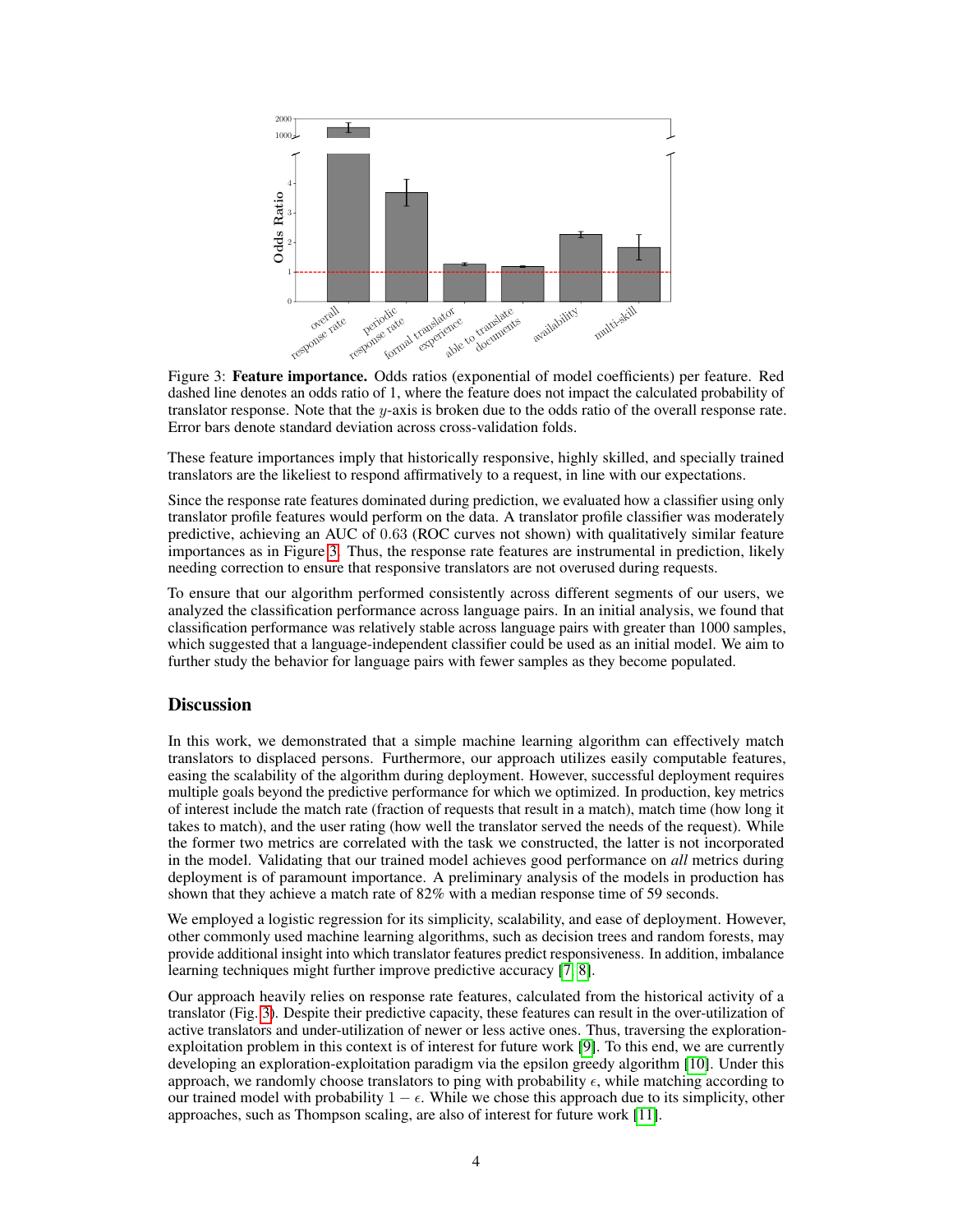## Broader Impact

Tarjimly's machine learning system provides translation services to the millions of displaced persons who have access to a mobile phone either personally or via an aid worker. The power of crowdsourcing lies in its reach and flexibility, which are particularly useful for supporting existing systems that provide aid, and reaching individuals who may have fallen through the cracks of these systems.

An immediate challenge in our current approach lies in our heavy reliance on historical features, which can potentially lead to overuse of a small group of highly active translators. While this may result in a high match rate, it only serves to reduce the flexibility of the application, while making engagement of new translators more difficult. In the long term, this may lead to high turnover on the platform, ultimately decreasing the overall accuracy of the matching procedure. In an effort to mitigate these side effects, we are utilizing an epsilon greedy algorithm to encourage exploration of new or under-utilized translators. Furthermore, we are working to identify predictive signatures of translator re-engagement.

Our feature analysis suggests an archetype of a responsive translator as a highly trained or skilled individual with the flexibility to respond to translator requests. While socioeconomic status is not a feature used by our algorithm, this archetype implies that many translators heavily relied upon by our matching procedure may be of high socioeconomic status. Ultimately, we prioritized the needs of the displaced person or aid worker benefiting from the service provided by the volunteer translator. Thus, it is worth assessing the fairness of the matching algorithm insofar as it impacts the success of the translation services. If so, further analyses examining whether a metric of interest should be equalized across a protected class could be conducted.

An additional benefit of the platform lies in its ability to provide support to individuals that may speak a less common language or dialect. However, rarer language pairs may be less represented in the training data because there are few translators speaking those languages or requests for that pair. Ensuring that the system can properly serve communities that speak rare languages is necessary to ensure that its impact is fair across users.

A deeper, more general issue lies in how *Tarjimly* fits in the broader realm of providing services to displaced peoples. The usage of crowd-sourced translators poses the risk of transmitting information or translations without the proper nuance or accuracy. The consequences of incorrect information during such crises can be severe. Additionally, ensuring that translators are able to ethically translate sensitive materials without infringing on privacy is imperative to ensuring the safety of the users. Thus, *Tarjimly* does not aim to serve as a replacement for on-the-ground interpreters, who can offer more nuanced and meaningful support to displaced persons, with proper oversight. Instead, it aims to fill the gaps when interpreters are not available, providing support to bolster resilience. Therefore, *Tarjimly* aims to deepen its ties with humanitarian organizations in an effort to better situate itself in this broader ecosystem, providing translation services effectively and safely.

# Acknowledgments

This work was completed as part of the 2020 Delta Analytics<sup>[5](#page-4-0)</sup> Data Fellowship. During the fellowship, DA, YB, PS, and TT served as Data Fellows, and TV served as project lead. We thank Atif Javed and the rest of Tarjimly for their feedback and support on methods development and integration within the Tarjimly platform. Additionally, we thank Terence Tam, Arman Madani, Ugaso Sheikh-Abdi and Saud Alsaif for laying the groundwork on the previous iteration of the models described in this paper. We thank the executive board and all members of Delta Analytics for their support during the Data Fellowship as well as their useful feedback on our approach. Lastly, we thank the anonymous reviewers for their substantive and thoughtful comments.

<span id="page-4-0"></span><sup>5</sup>Delta Analytics [\(http://www.deltanalytics.org\)](http://www.deltanalytics.org) is a non profit whose aim is to pair San Francisco,CA professionals with local non-profits.